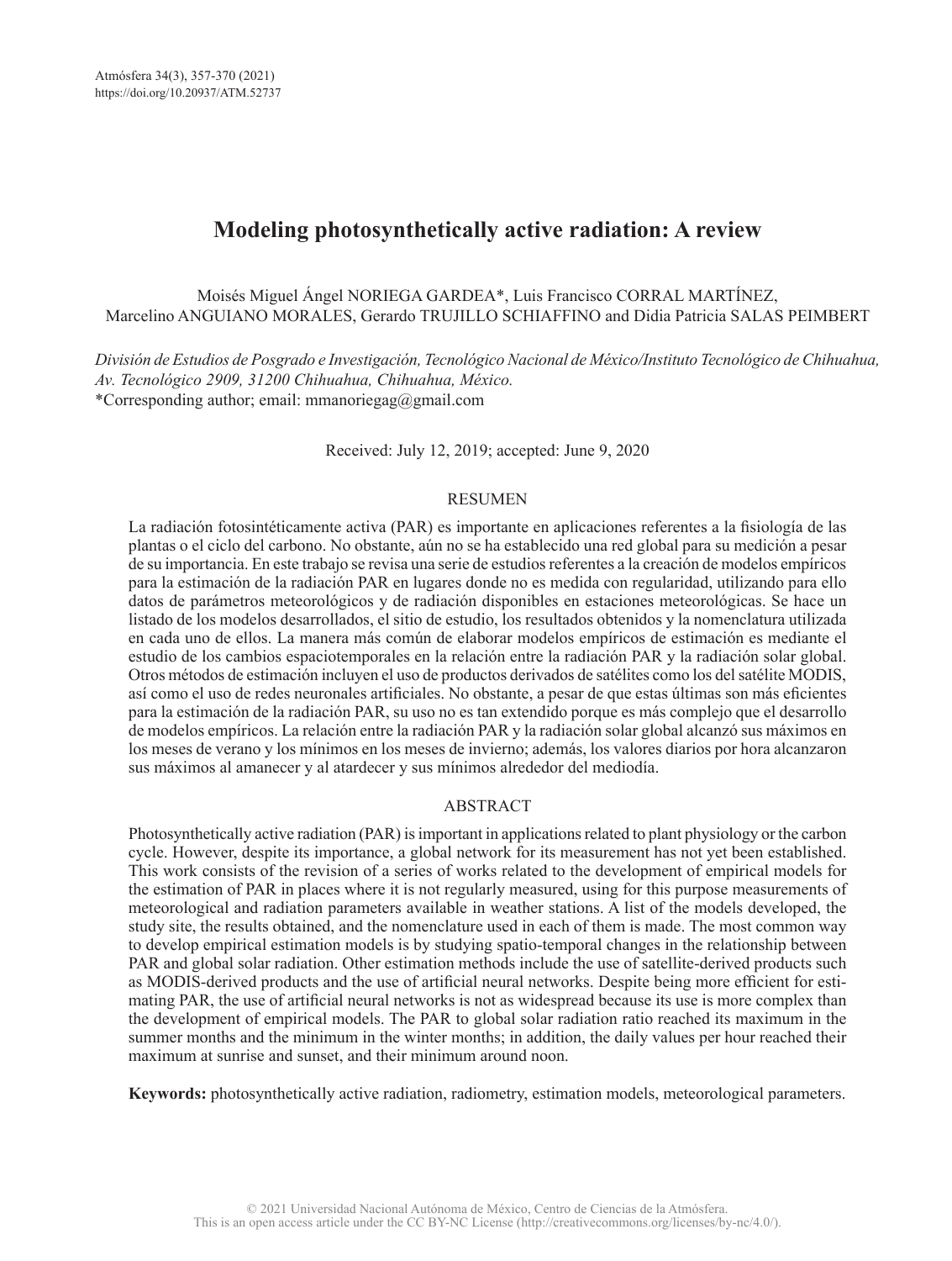## **1. Introduction**

Almost all energy harnessed on Earth is derived directly or indirectly from solar radiation. The fraction of solar radiation that is used most efficiently by various organisms for photosynthesis is called photosynthetically active radiation (PAR).

PAR corresponds to the radiation in the 400-700 nm waveband (McCree, 1972a, 1981). Photosynthetic photon flux density,  $Q_p$ , is defined as the photon flux density (1 µmol photon m<sup>-2</sup> s<sup>-1</sup> = 6.022  $\times$  10<sup>17</sup> photon  $m^{-2} s^{-1} = 1 \mu E$  photon  $m^{-2} s^{-1}$ ) in the 400-700 nm waveband (McCree, 1971).

 $Q_p$  is an essential factor in providing energy for photosynthesis and other primary functions of green plants, which carry out the conversion of radiation energy into chemical energy. PAR is a crucial parameter to the surface energy cycle and the carbon cycle of terrestrial ecosystems. PAR plays an important role in terrestrial photosynthesis modeling, and in hydrological and agricultural studies (Niu et al., 2018).

Despite its importance, a global network for the measurement of PAR has not yet been established, even though it is an essential variable in terrestrial photosynthesis models (Hu and Wang, 2012; Foyo-Moreno et al., 2018).

#### *1.1 History of PAR measurements*

Due to its importance, over the years photosynthetically active radiation has been the subject of study by various authors. Although other authors (Moon, 1940; Nichiporovich, 1960; Gulyaev, 1963) worked on this subject before McCree, he was the one who laid the foundations for a standard definition of photosynthetically active radiation. In 1966, he modified a solarimeter made by the Eppley Laboratory (Newport, USA) for the measurement of PAR. McCree relied on the idea of obtaining a standard response curve for green plants, similar to the response curve of the average human eye. This instrument was based on an electronic microvoltimeter with a glass hemisphere for the absorption of heat; it had a good performance in a phytotron, but due to its excessive fragility and size, it had a poor performance under crops. In this first approach of a sensor for measuring PAR flux the unit "watt 0.4-0.7 μm" is abbreviated as "plantwatt," to create a new unit of measurement, while the irradiance figures are given in plantwatts  $\times$  m<sup>-2</sup>. In this study from McCree, the emphasis is placed on the need for a new unit of measurement, which is of adequate size and has a short name (McCree, 1966).

McCree (1971) found the same basic form on 22 leaves of different species of crop plants in their response curves, having two broad maxima, centered at 620 and 440 nm, with a shoulder at 670 nm; he also found a value of conversion between  $Q_p$  ( $\mu$ mol photon m<sup>-2</sup> s<sup>-1</sup>) and irradiance (W m<sup>-2</sup> = J m<sup>-2</sup> s<sup>-1</sup>), having a value of  $4.57 \pm 0.1$  umol J<sup>-1</sup> (McCree, 1972a, b). This constant is used regularly to convert measurements of PAR that are made by radiometric instruments.

## **2. Empirical models for the estimation of**  $Q_p$

Photosynthetic photon flux density,  $Q_p$ , is often calculated as a fraction of the global solar radiation,  $R_s$  (given in terms of irradiance, W m<sup>-2</sup>). Numerous studies have been conducted for studying the seasonal variations of the  $Q_p/R_s$  ratio.  $Q_p$  and  $R_s$ , along with other measurable and calculable meteorological parameters like the clearness index, the solar elevation angle or the dewpoint temperature are used for the development of empirical models for the estimation of PAR.

The main goal of revised empirical models is the estimation of  $Q_p$  under different sky conditions in places where it is not regularly observed. Some studies use satellite data for the estimation models of the  $Q_p/R_s$  ratio, and others use artificial neural networks (ANN) for the development of the models. Models based on neural networks use parameters such as global irradiance, extraterrestrial irradiance, relative humidity, precipitable water, etc., as input data.

For a known radiation spectrum,  $Q_p$  can be expressed by its equivalence of energy related units (W  $m^{-2}$ ,  $MJ$  m<sup>-2</sup> per day) or directly in photon related units (umol  $m^{-2} s^{-1}$ ). Depending on this, there are generally two types of ratios used:  $Q_p/R_s$  (unitless) and  $Q_p/R_s$ ( $\mu$ mol J<sup>-1</sup>, mol MJ<sup>-1</sup>). The first ratio can range in values from 0.44 (Zhang et al., 2000) to 0.55 (Hu et al., 2007), while the second from 1.69 mol  $MJ<sup>-1</sup>$  (Hu and Wang, 2012) to 1.96 mol  $MJ^{-1}$  (Xia et al., 2008).

### *2.1 Parameters used for the development of empirical models*

The empirical models reviewed consider a set of parameters that can appropriately describe the sky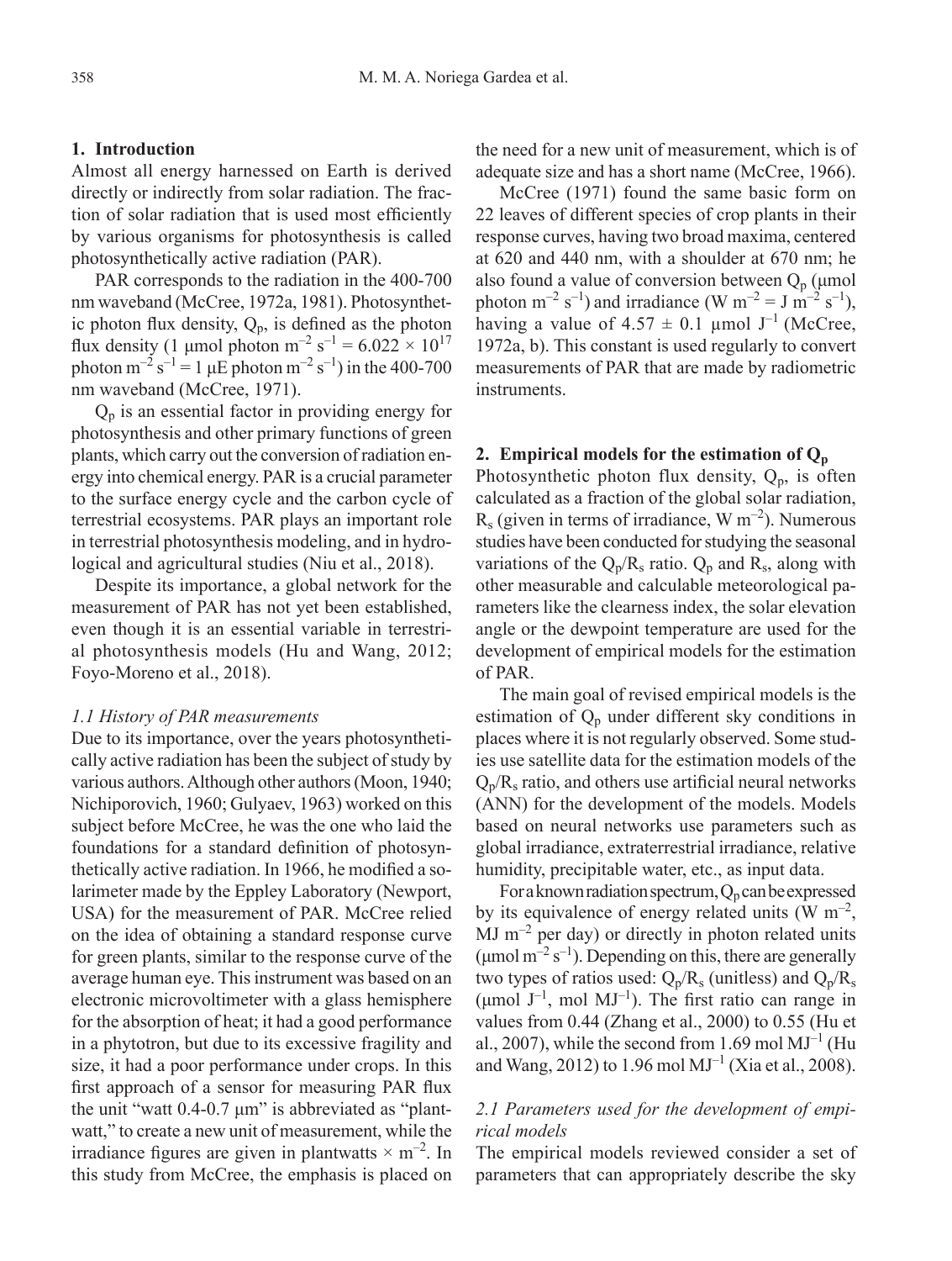conditions that influence the  $Q_p/R_s$  ratio. The different parameters used in such models, their definitions and units are listed below:

*Aerosol optical depth (AOD) (unitless):* The quantitative estimate of the amount of aerosol present in the atmosphere. AOD measures the extinction of the light as it passes through the atmosphere (Xia et al., 2008; Li et al., 2010; Akitsu et al., 2015; Trisolino et al., 2018).

*Aerosol transmittance (τ) (unitless):* The degree to which the radiation passing through the atmosphere is absorbed by the aerosols present in it. It depends on the AOD and the optical air mass. It is calculated using Bouguer's law (Grant and Slusser, 2004).

*Albedo (α) (unitless):* The fraction of incident radiation that is reflected by a surface (Kathilankal et al., 2014).

*Attenuation factor under clear skies (ρ<sub>clear</sub>) (unitless):* The ratio of observed to extraterrestrial PAR under clear skies (Hu and Wang, 2013).

*Clearness index*  $(k_t)$  *(unitless):* The ratio of total solar radiation to extraterrestrial solar radiation. It can also be defined as the ratio of the total irradiance on a horizontal surface to the extraterrestrial solar irradiance on a horizontal surface. It is used to characterize the sky and to evaluate the quality of the measured data of Rs (Tsubo and Walker, 2005; Jacovides et al., 2009; Ge et al., 2010; Mizoguchi et al., 2013; Nwokolo et al., 2016; Foyo-Moreno et al., 2017, 2018).

*Clearness of the sky (ε) and brightness of the skylight (Δ) (unitless):* These two parameters are used to characterize sky conditions. They are calculated from the irradiance values and are defined as

$$
\epsilon = (R_d + R_b)/R_d \tag{1}
$$

$$
\Delta = R_d / (R_{bo} \sin \beta) \tag{2}
$$

where  $R_d$  is the diffuse irradiance,  $R_b$  is the direct normal irradiance, and  $R_{\rm bo}$  is the extraterrestrial solar irradiance (Foyo-Moreno et al., 2017, 2018). Three categories of sky are regularly considered: (1) overcast (Δ < 0.1, *ε* < 0.2); (2) clear skies (Δ < 0.1, *ε*  $> 5.2$ ), and (3) intermediate skies (0.2 <  $\Delta$  < 0.3 and 1.2 < *ε* < 5.2) (Pérez et al., 1990). The clearness of the sky depends on the cloud and aerosol amounts.

The brightness of the skylight depends on the aerosol burden and the cloud thickness (Alados et al., 1996).

*Cloud index (n) (unitless):* It is quantified from measurements derived from satellites of earth-atmospheric reflectivity, ground reflectivity, and maximum cloud reflectivity (Janjai et al., 2013).

Correction to the Sun-Earth distance (E<sub>0</sub>) (unit*less):* Ratio between the daily value of the Sun-Earth distance and its mean yearly value (Janjai et al., 2013).

*Dewpoint temperature*  $(T_d)$  *(°C):* The temperature at which the water vapor contained in the air begins to condense producing dew or mist (Alados et al., 1996; Ge et al., 2010).

*Diffuse irradiance*  $(R_d)$   $(W \, m^{-2})$ : The amount of radiation received per unit area by a surface that has been scattered by molecules and particles in the atmosphere (Foyo-Moreno et al., 2018).

*Diffuse PAR fraction (QdP) (unitless):* Ratio of the diffuse PAR solar radiation to global PAR solar radiation (Jacovides et al., 2009).

*Extraterrestrial global solar irradiance (Rs*0*)*  $(W m^{-2})$ : The solar irradiance at the top of the atmosphere, it is also called "solar constant" and its value is 1367 W  $m^{-2}$  (Nwokolo et al., 2016).

*Extraterrestrial photosynthetic photon flux density*   $(Q_{p0})$  ( $\mu$ mol  $m^{-2}$  s<sup>-1</sup>): It is the PAR photon flux at the top of the atmosphere. Is used to evaluate the data quality of the  $Q_p$  measurements taken at the weather stations (Hu et al., 2007).

*Extraterrestrial PAR constant (Q<sub>ext</sub>) (* $\mu$ *mol m<sup>-2</sup> s<sup>-1</sup>):* The value of  $Q_p$  at the top of the atmosphere, it is taken as 45% of the solar irradiance at the top of the atmosphere, its value is 2776.412  $\mu$ mol m<sup>-2</sup> s<sup>-1</sup> (Janjai et al., 2013).

*Optical air mass (m) (unitless):* A measure of the optical path length for light traveling from the Sun through the atmosphere to sea level relative to the optical path length traveled by light from the same source at the zenith (Janjai et al., 2013; Mizoguchi et al., 2013; Wang et al., 2013a, b; Niu et al., 2018).

*PAR clearness index (* $k_{\text{tp}}$ *) (unitless):* The ratio between incident  $Q_p$  and extraterrestrial  $Q_p$  (Nwokolo et al., 2016).

*PAR irradiance (Q*<sub>PAR</sub>) ( $MJ$   $m^{-2}$   $s^{-1}$ ): The number of the incident energy in the waveband of 400-700 nm per unit time on per unit surface (Zhang et al., 2000).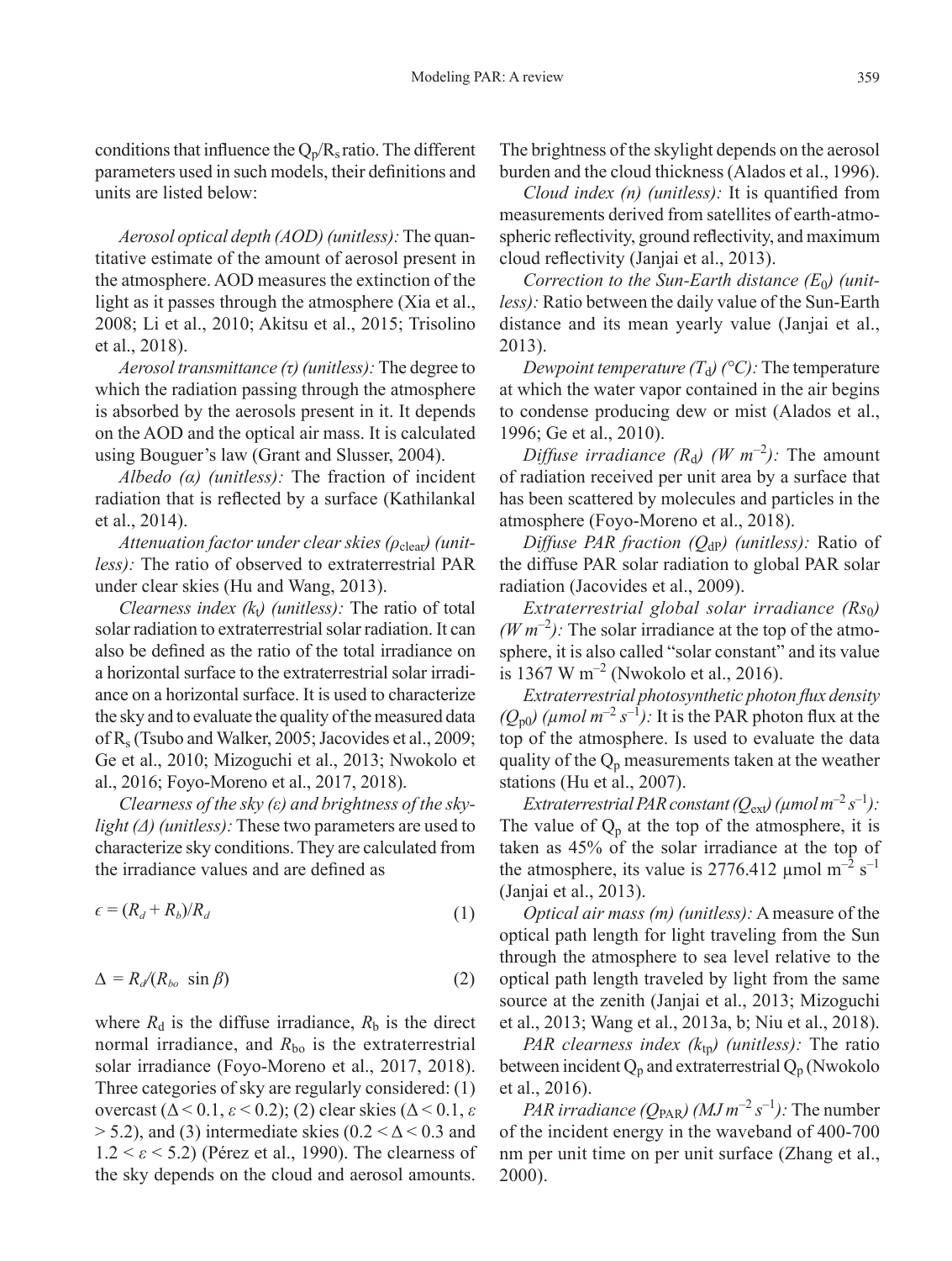*Photometric radiation (iluminance) (L) (lux):* Amount of luminous flux incident on a surface, per unit area (Tan and Ismail, 2015).

*Photosynthetic photon flux density*  $(Q_p)$  *(mol*  $m^{-2} s^{-1}$ *):* The number of incident photons in the waveband of 400-700 nm per unit time and per unit surface (Zhang et al., 2000).

*Precipitable water (w) (mm):* The total water vapor contained in a unit vertical column of the atmosphere (Wang et al., 2013b).

*Relative humidity (RH) (unitless):* The amount of water vapor present in air expressed as a percentage of the amount needed for saturation at the same temperature (Kathilankal et al., 2014; Nwokolo et al., 2016).

*Relative sunshine (S1) (unitless):* The ratio of measured and theoretical sunshine durations (Li et al., 2010).

*Scattering factor (Hd/H) (unitless)***:** The ratio between diffuse irradiance and global irradiance. It is used as an indicator of the scattering effect by the constituents in the atmosphere. It can represent the scattering associated with clouds, aerosols, rain, and so on (Bai, 2012).

*Solar elevation angle (β) (degrees):* The angle between the horizon and the center of the Sun's disc (Alados et al., 1996).

*Solar zenith angle (θ) (degrees):* The angle between the zenith and the center of the Sun's disc (Grant and Slusser, 2004; Bai, 2012; Janjai et al., 2013).

*Sunshine duration*  $(L_D)$  *(s or h)*: The sum of the time for which the direct solar irradiance exceeds  $120 \text{ W m}^{-2}$  (Hu et al., 2016a).

*Total ozone column*  $(O_7)$ *: The total amount of* ozone in a column extending vertically from the Earth's surface to the top of the atmosphere (Janjai et al., 2013, 2015).

*Visible irradiance (VIS)*  $(W \, m^{-2})$ : The radiation in the 400-700 nm waveband, derived from the subtraction of measurements made with solar spectral radiation sensors in the 400-2800 and 700-2800 nm wavebands (Bai, 2012).

*Water vapor pressure (e) (Pa):* Related to atmospheric water vapor content. The pressure at which the gas phase of water is in equilibrium with the liquid phase. It is calculated using the relative humidity of the air (Mizoguchi et al., 2013; Aguiar et al., 2011).

#### *2.2 Models developed and results obtained*

A summary of the empirical models revised for this work is included in Tables I-III. Table I shows the parameters that are not defined in section 2.1. Table II shows the empirical models developed in the last 25 years, the location where the study took place, the results obtained and the application limits. Table III lists the studies that use methods where models cannot be reproduced or presented in a simple analytical way.

#### **3. Discussion**

The method based on empirical models to estimate  $Q_p$ from meteorological parameters such as global solar radiation or the clearness index is the most reported in literature. However, these models have some limitations, among the most important is the solar elevation angle, which limits the quantity of data used for the development of the models. Another limitation in almost all models is that they are designed specifically for the site where the study took place or for weather conditions that are similar to the place of study. In order to be applicable to other sites, adjustments must be made to the models. An exception are the models developed by Foyo-Moreno et al. (2017, 2018), which were validated at sites with different climatic characteristics from the original sites of development (see "Valid to" column in Tables II and III).

The review of the developed models indicates that  $Q_p$  can be reliably estimated using the clearness index and the solar elevation angle, which produce substantial changes in  $Q_p$  and in the  $Q_p/R_s$  ratio. The  $Q_p/R_s$  ratio is also affected by other meteorological factors such as the solar zenith angle or dewpoint temperature.

Most of the publications reviewed report the same behavior of  $Q_p$ : When the clearness index is high, the  $Q_p/R_s$  ratio is lower, while this ratio is higher when the clearness index is low (see example in Figure 1a). The  $Q_p/R_s$  ratio reaches its maximum values during the summer months and the lowest ones in the winter months (see example in Fig. 1b). This ratio exhibits its highest variability in autumn and winter months. There are few exceptions to this rule, for example Yu and Guo (2015) reported lower fractions in the summer months  $(Q_p/R_s = 0.416, 0.44)$  and higher fractions in the winter months  $(Q_p/R_s = 0.47, 0.49)$ .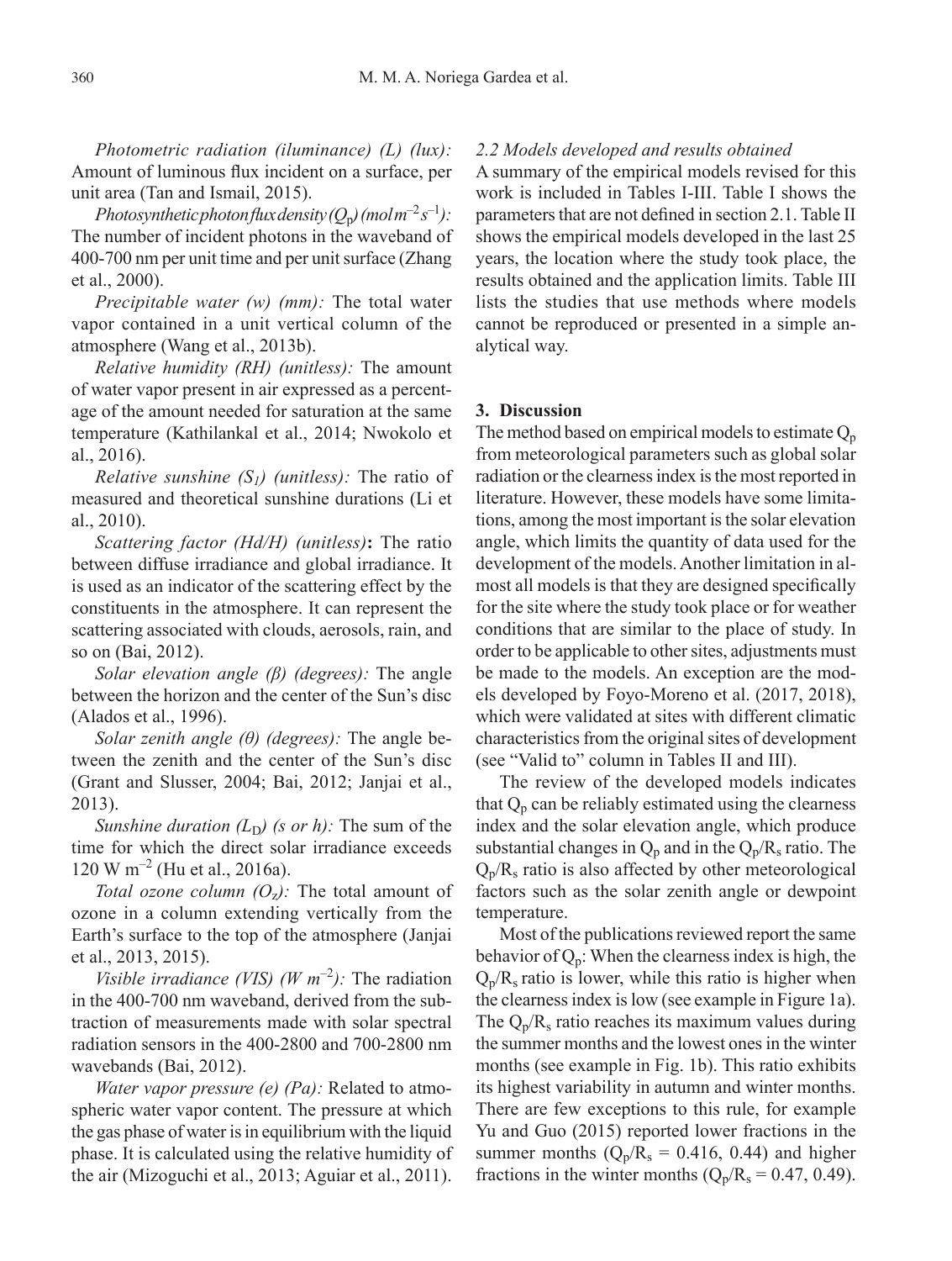| Symbol      | Name of the symbol                                                                     | Symbol                 | Name of the symbol                                                       |
|-------------|----------------------------------------------------------------------------------------|------------------------|--------------------------------------------------------------------------|
| $D_{368}$   | Ratio of diffuse irradiance to global spectral<br>irradiance at 368 nm                 | $Q_{pd}$               | Daily cumulative $Q_p$                                                   |
|             | Squared value of $D_{368}$                                                             | $R_{s,368}$            | Global spectral irradiance at 368 nm                                     |
| $\mathbf k$ | Absorption coefficient of water vapor in the<br>shortwave radiation                    | μ                      | Cosine of solar zenith angle                                             |
| $k_{tD}$    | Daily average value of $k_t$                                                           | $\mu_D$                | Mean value of cosine of the solar zenith angle<br>from sunrise to sunset |
| $L_D$       | Daytime duration                                                                       | $\mu_{\rm E}$          | Cosine of solar zenith angle at noon                                     |
| $M_1-M_4$   | Calibrated irradiance in the four channels<br>of the MFRSR at 415, 500, 615 and 675 nm |                        |                                                                          |
|             |                                                                                        | Statistical parameters |                                                                          |
| MAE         | Mean absolute error                                                                    | <b>RMSD</b>            | Root mean square deviation                                               |
| <b>MBD</b>  | Mean bias difference                                                                   | <b>RMSE</b>            | Root mean square error                                                   |
| <b>MBE</b>  | Mean bias error                                                                        | $R^2$                  | Coefficient of determination                                             |
| RE          | Relative error                                                                         |                        |                                                                          |
|             |                                                                                        |                        |                                                                          |

Table I. Nomenclature used in empirical models for estimating PAR (in alphabetical order).

Depending on the location of the study, the maximum daily values are reported at sunrise and sunset and the minimum values around noon.

Models based on the use of satellite-derived products or the use of ANN report results that are in agreement with the empirical models. For example, Yu and Guo (2015) established models based on ANN, which consider meteorological information in the input layer, and reported that the  $Q_p/R_s$  ratio generally decreases as the clearness index increases, which is consistent with the models developed by Alados et al. (1996).

#### **4. Conclusions**

In the present work, 50 papers and one book chapter related to the study of photosynthetically active radiation were reviewed, of which 41 provided information about the specific empirical models developed. This review focused on papers published in the last two decades in which the central theme is the estimation of  $Q_p$  through the use of easily observable meteorological parameters. Older papers

cited in this review provide a historical context on the measurement of PAR.

Although the studies of K.J. McCree are over 45 years old, they continue to be used as main references in works related to the study of PAR behavior. The clearest example is the frequent use of the conversion factor between quantum flux and energy flux, in both recent and older studies.

When studying the similarity of the results obtained with the models developed in each work analyzed (see Table IV), it can be said that the models can satisfactorily predict the behavior of PAR at the different study sites. Therefore, its use for estimating PAR in places where it is not measured regularly can offer a good alternative to PAR sensors when they are not available. The analysis of the seasonal variation of the  $Q_p/R_s$  ratio and its dependence on meteorological parameters offers a better understanding of PAR in the study locations where the works analyzed in this document were carried out.

It is deduced from the estimation models (Table II) that the parameters most used for model development are the solar elevation angle and the clearness index.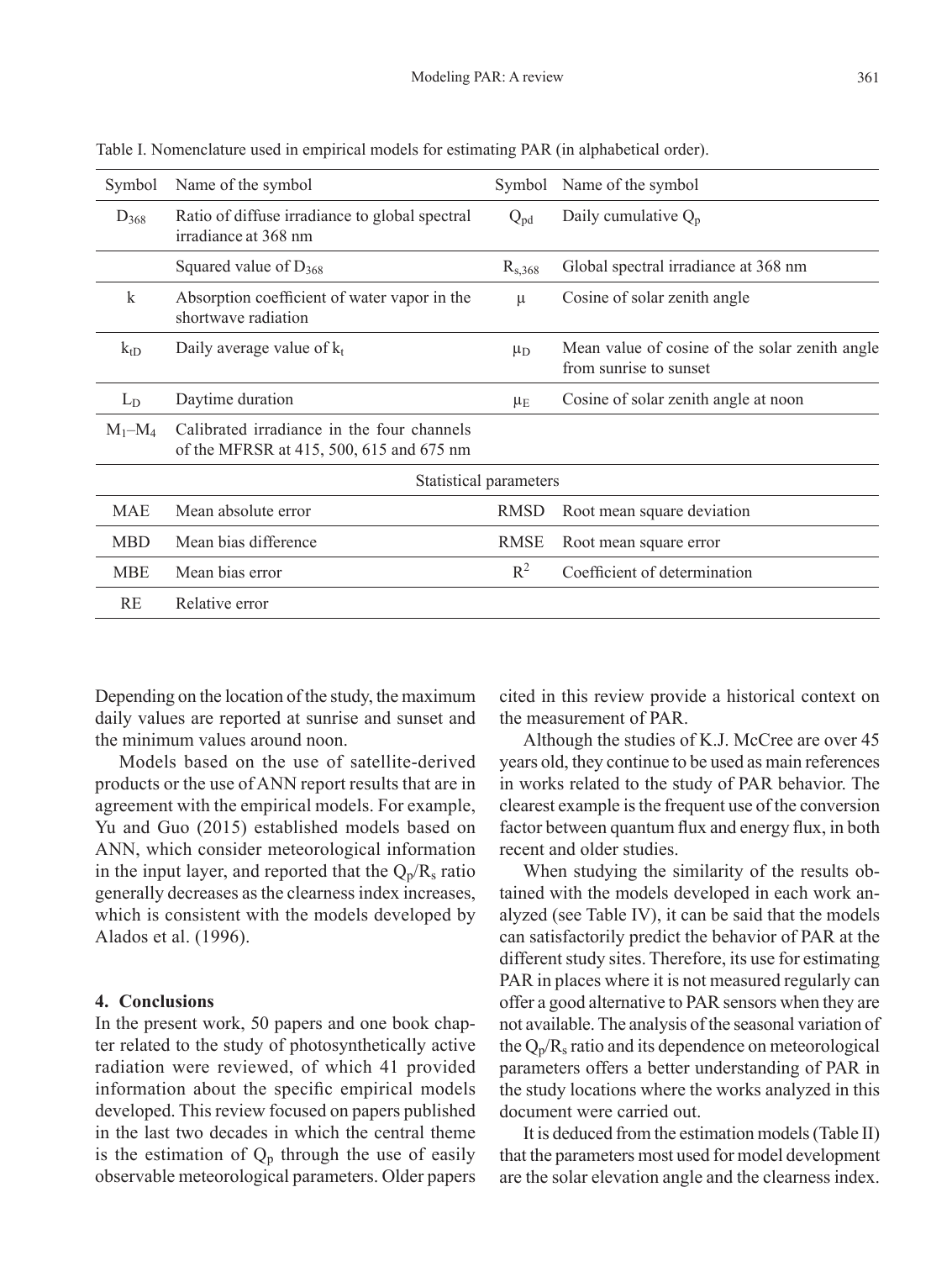| Publication                                                     | Location                                                          | Model(s) developed                                                                                                                                                                                                                                                                                                              | Results                                                                                                                                                                                            | Valid to                               |
|-----------------------------------------------------------------|-------------------------------------------------------------------|---------------------------------------------------------------------------------------------------------------------------------------------------------------------------------------------------------------------------------------------------------------------------------------------------------------------------------|----------------------------------------------------------------------------------------------------------------------------------------------------------------------------------------------------|----------------------------------------|
| Alados et al. (1996);<br>Alados and Alados-<br>Arboledas (1999) | Almería,<br>Spain                                                 | $Q_p/R_s = 1.786 - 0.192$ lnc - 0.202ln $\Delta$ + 0.005T <sub>d</sub> + 0.032 sin <sup>2</sup> $\beta$<br>$Q_p/R_s = 1.854 - 0.194$ lnc - 0.195ln $\Delta$ + 0.076 sin <sup>2</sup> $\beta$<br>$Q_p/R_s = 1.791 - 0.190$ lnk <sub>r</sub> + 0.005T_d + 0.049 sin $\beta$<br>$Q_p/R_s = 1.832 - 0.191$ lnk <sub>r</sub> + 0.099 | $MBD = 0.9$ to 1.3 W m <sup>-2</sup><br>$RMSD = 21.5$ to 26.3 W<br>$\mathrm{m}^{-2}$                                                                                                               | Southeastern<br>Spain                  |
| Zhang et al. (2000)                                             | Lhasa,<br>Tibet                                                   | $Q_{P4R} = (0.3914 + 0.0190 \ln e)R_s$<br>$Q_p = (1.7339 + 0.0842 \ln e)R_s$                                                                                                                                                                                                                                                    | 1 J of PAR energy = $4.43$<br>$Q_p/R_s = 0.439 \pm 0.014$<br>umol quantum<br>(unitless)                                                                                                            | Tibet Plateau                          |
| Jacovides et al<br>(2003)                                       | Athalassa,<br>Cyprus                                              | $0.461R_s - 0.00124$ (clear sky) (hourly value)<br>$0.500Rs + 0.00013$ (overcast) (hourly value)<br>$(0.460Rs - 0.129)$ (clear sky) (daily value)<br>$0.461R_s + 0.052$ (overcast) (daily value)<br>=  =  =  =<br>ပါပါပါ                                                                                                        | $Q_p/R_s = 0.451$ to 0.456<br>$Q_p/R_s = 0.454$ to 0.467<br>$Q_p/R_s = 0.460$ to 0.501<br>(hourly values)<br>(daily values)<br>(unitless)                                                          | Mediterranean<br>Areas with<br>climate |
| <b>Grant and Slusser</b><br>(2004)                              | Geneva; Logan<br>Nunn; West<br>Starkville;<br>Lafayette;<br>(USA) | $\begin{array}{l} \mathcal{Q}_p = 173 + 2105 R_{s368} - 101t + 60.7 \Delta - 1.18 \theta + 668 \text{D}_{368} - 764 D_{368}^2 \\ \mathcal{Q}_p = -161 + 2822 R_{s368} - 329 R_{s368}^2 + 1.89 \theta \\ \mathcal{Q}_p = 191 + 2240 R_{s368} - 174 D_{368}^2 \end{array}$                                                        | RMSE = $79$ to 88 $\mu$ mol<br>$m^{-2} s^{-1}$                                                                                                                                                     | the study sites<br>Rural areas in      |
| Jacovides et al<br>(2004)                                       | Athalassa,<br>Cyprus                                              | $Q_p = 1.878R_s$ , (clear sky)<br>$Q_p = 1.980R_s$ , (intermediate)<br>$Q_p = 2.197R_s$ , (overcast)                                                                                                                                                                                                                            | $Q_p/R_s = 1.865$ to 2.01 mol climate<br>$\mu$ mol J <sup>-1</sup> (hourly values)<br>$Q_p/R_s = 1.942$ to 1.892<br>mol MJ <sup>-1</sup><br>$Q_p/R_s = 1.878$ to 2.197<br>$MJ^{-1}$ (daily values) | Mediterranean<br>Areas with            |
| Tsubo and Walker<br>(2005)                                      | Bloemfontein,<br>South Africa                                     | $Q_p/R_s = 0.150k_0^2 - 0.401k_t + 0.635$ (daily)<br>$Q_p/R_s = 0.121k_0^2 - 0.334k_t + 0.613$ (hourly)                                                                                                                                                                                                                         | $Q_p/R_s = 0.48$ (unitless)                                                                                                                                                                        | Bloemfontein,<br>South Africa          |
| Hu et al. $(2007)$                                              | Beijing,<br>China                                                 | $R_s = \begin{cases} 1.619 - 0.329 \ln \varepsilon - 0.065 \ln \Delta + 0.0477 \ln w + 0.35 \sin \beta \end{cases}$<br>$1.639 - 0.0525 \ln \varepsilon - 0.0741 \ln \Delta + 0.35 \sin \beta$<br>$\widetilde{\mathcal{Q}}_p$                                                                                                    | $Q_p/R_s = 1.78$ to 1.89 µmol climate<br>$Q_p/R_s = 1.68$ to 1.98 mol<br>MJ <sup>-1</sup><br>J <sup>-1</sup> (hourly values)                                                                       | Areas with<br>monsoon                  |
| Xia et al. (2008)                                               | Xianghe,<br>China                                                 | $\int 1.576 - 0.177 \ln k_t - 0.1w + 0.31 \sin \beta$<br>$1.534 - 0.121 \ln k_t + 0.21 \sin \beta$<br>$R_s =$ .<br>$\overline{\mathcal{Q}}_p$                                                                                                                                                                                   | $Q_p/R_s = 1.87$ to 2.08 mol<br>MJ <sup>-1</sup> (monthly values)                                                                                                                                  | Temperate areas                        |
|                                                                 |                                                                   | *These models use the solar zenith angle and clearness index as input parameters, and thus need only global irradiance measurements usually regis-<br>$\sim$<br>J<br>C                                                                                                                                                          | $\ddot{ }$                                                                                                                                                                                         |                                        |

Table II. Empirical models for estimating PAR reported in literature in the last 25 years. Table II. Empirical models for estimating PAR reported in literature in the last 25 years.

tered in most radiometric networks. The evaluation of the models was carried out at sites with very different climatic characteristics and altitudes such as tered in most radiometric networks. The evaluation of the models was carried out at sites with very different climatic characteristics and altitudes such as Sapporo, Japan; Luján, Argentina, or Renon, Italy. Sapporo, Japan; Luján, Argentina, or Renon, Italy.

## 362 M. M. A. Noriega Gardea et al.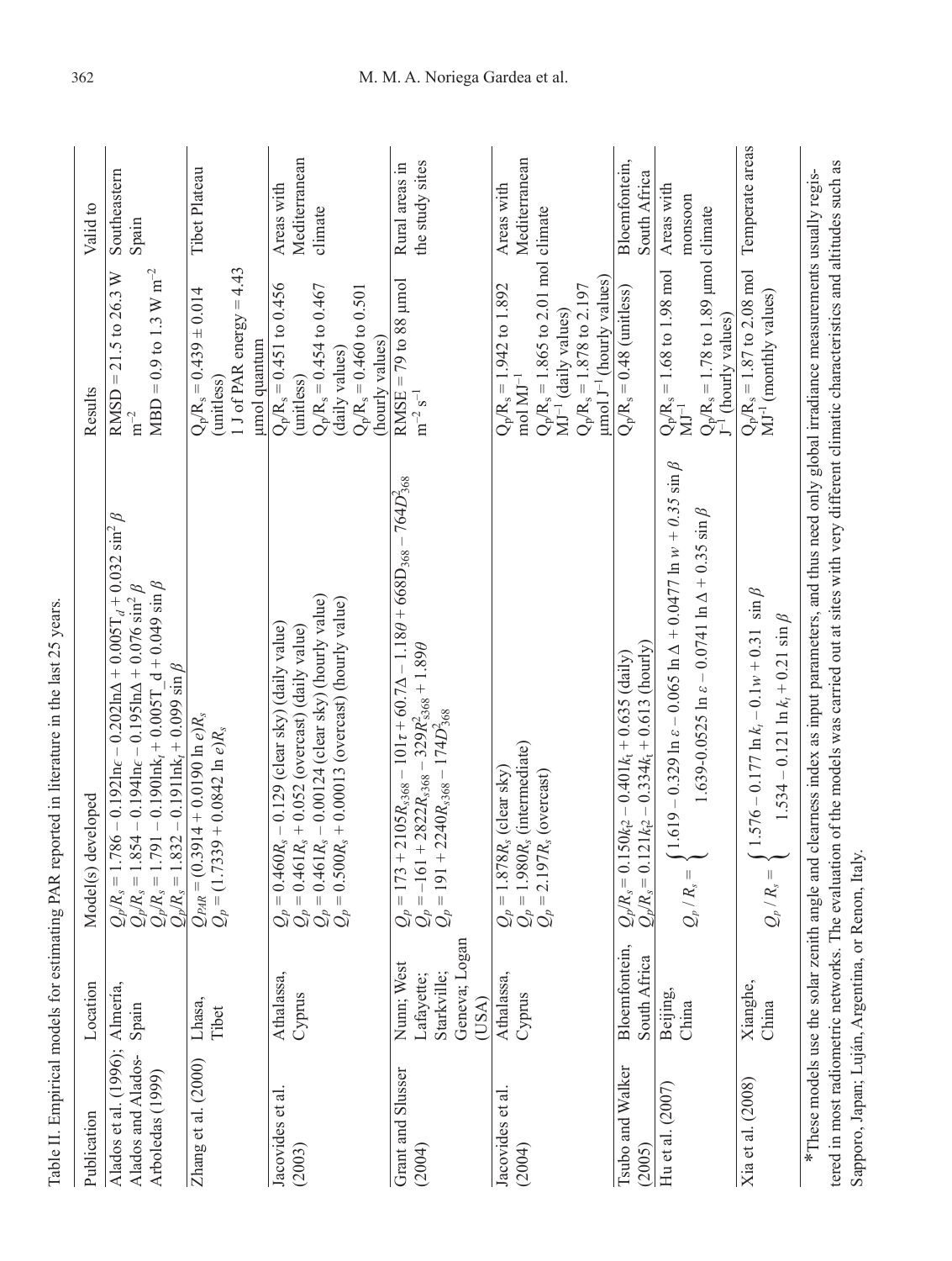| Publication                       | Location                                  | Model(s) developed                                                                                                                                                                                                                                                                                                 | Results                                                                                                                                                              | Valid to                                                             |
|-----------------------------------|-------------------------------------------|--------------------------------------------------------------------------------------------------------------------------------------------------------------------------------------------------------------------------------------------------------------------------------------------------------------------|----------------------------------------------------------------------------------------------------------------------------------------------------------------------|----------------------------------------------------------------------|
| Aguiar et al. (2009)              | Rondonia,<br>Brazil                       | $Q_p = 0.747 + 0.478R_8$ (wet season) (hourly values)<br>$Q_p = -4.578 + 0.452R_8$ (dry season) (hourly values)<br>$Q_p = 4.956 + 0.466R_8$ (wet season) (daily values)<br>$Q_p = -6.762 + 0.457R_8$ (dry season) (daily values)                                                                                   | $Q_p/R_s = 0.43$ (dry season) Areas with<br>to $0.48$ (wet season)<br>(unitless)                                                                                     | Amazonian<br>tropical<br>climate                                     |
| Jacovides et al.<br>(2009)        | Athens,<br>Greece                         | $= 0.97 + 0.256kt + 3.33kt2 + 2.42kt2$<br>$\mathcal{Q}_{d\!P}$ :                                                                                                                                                                                                                                                   | RMSE=81.9 µmol m <sup>-2</sup> s <sup>-1</sup> Mediterranean<br>MBE =12.4 $\mu$ mol m <sup>-2</sup> s <sup>-1</sup><br>$R^2 = 0.909$                                 | Areas with<br>climate                                                |
| Ge et al. $(2010)$                | California,<br>USA                        | $Q_p = -0.1248 + 0.0069R_s + 0.0035R_s \sin \beta - 0.0024R_s k_t$                                                                                                                                                                                                                                                 | Hourly $Q_p/R_s = 2.17 \mu \text{mol}$ Mediterranean $r^{-1}$<br>Monthly $Q_p/R_s = 2.02$ to 2.19 mol $MJ^{-1}$<br>Daily $Q_p/R_s = 2.16$ mol<br>$MJ^{-1}$ (at noon) | climate areas                                                        |
| Li et al. $(2010)$                | Tibetan Plateau<br>Wudaoliang,<br>China   | $Q_p = (0.453 + 0.016 \ln e - 0.024 S_1)R_s$                                                                                                                                                                                                                                                                       | $RMSE = 0.44$ MJ m <sup>-2</sup> d <sup>-1</sup><br>$MBE = -0.38$ MJ m <sup>-2</sup> d <sup>-1</sup><br>$MAE = 0.38 \text{ MJ m}^{-2} \text{ d}^{-1}$ .              | climate areas<br>Semiarid                                            |
| Aguiar et al. (2011)              | West Amazonia,<br><b>Brazil</b>           | $Q_p = 1.162R_s + 0.462$ (Annual) (Pasture)<br>$Q_p = 2.939R_s + 0.434k_t - 16.509$ (Annual) (Forest)<br>$Q_p = 1.612R_s + 0.499k_t - 1.761$ (Annual) (Pasture)<br>$Q_p = -7.072R_s + 0.435k_t - 18.125e + 0.467$ (Annual) (Forest)<br>$Q_p = 26.505R_s + 0.464k_t$<br>$Q_p = -0.482R_s + 0.425$ (Annual) (Forest) | $Q_p/R_s = 0.43$ to 0.48<br>(unitless)                                                                                                                               | with tropical<br>Pasture and<br>Amazonian<br>forest areas<br>climate |
| Bai (2012)                        | North China<br>Four sites at<br>region    | $Q_p/R_{VIS} = (-11.09 + 2.45e^{-k v m} + 13.23e^{-H dH} ) \cos \theta$<br>$Q_p/R_s = (-4.85 + 0.83e^{-k v/m} + 5.67e^{-H dH} \cos \theta$<br>$R_{VIS}/R_s = (-0.95 + 0.15e^{-k v/m} + 1.15e^{-H dH} \cos \theta$                                                                                                  | $Q_p/R_{NTS} = 4.89$ to 4.97 mol<br>MJ <sup>-1</sup><br>$Q_p/R_s = 1.94$ to 2.16 mol<br>$R_{VIS}/R_s = 0.39$ to 0.43<br>(unitless)<br>$\rm MJ^{-1}$                  | Plain areas in<br>North China                                        |
| Hu and Wang (2012) Arid and semi- | arid region of<br>China                   | = $(8.2 + 3409.2k_t - 2091.7k_t^2 + 1447.2k_t^3) \times \mu^{1.031}$<br>$\mathcal{Q}_p$                                                                                                                                                                                                                            | $Q_p/R_s = 1.69 \pm 0.19$ to<br>$1.91\pm0.08$ mol $\rm MJ^{-1}$                                                                                                      | Areas with arid<br>and semiarid<br>climate                           |
| Hu and Wang (2013) Sanjiang,      | Mountain,<br>Changbai<br>Hailun,<br>China | $\begin{array}{l} Q_p = 1.817 R_s \\ Q_p = 61.9 R_s + 2 k_t + 209 \\ Q_p = 0.92 \rho_{clear}^{-0.0012} k_t^{0.7925} Q_{p0} \end{array}$                                                                                                                                                                            | $MBE = 15.3$ to 35 $\mu$ mol<br>RMSE = $67.8$ to 76.7<br>$RE = 9.4\%$ to 11.4%<br>$\mu$ mol m <sup>-2</sup> s <sup>-1</sup><br>$m^{-2}$ $s^{-1}$                     | Northeast areas<br>of China                                          |
|                                   |                                           | tered in most radiometric networks. The evaluation of the models was carried out at sites with very different climatic characteristics and altitudes such as<br>*These models use the solar zenith angle and clearness index as input parameters, and thus need only global irradiance measurements usually regis- |                                                                                                                                                                      |                                                                      |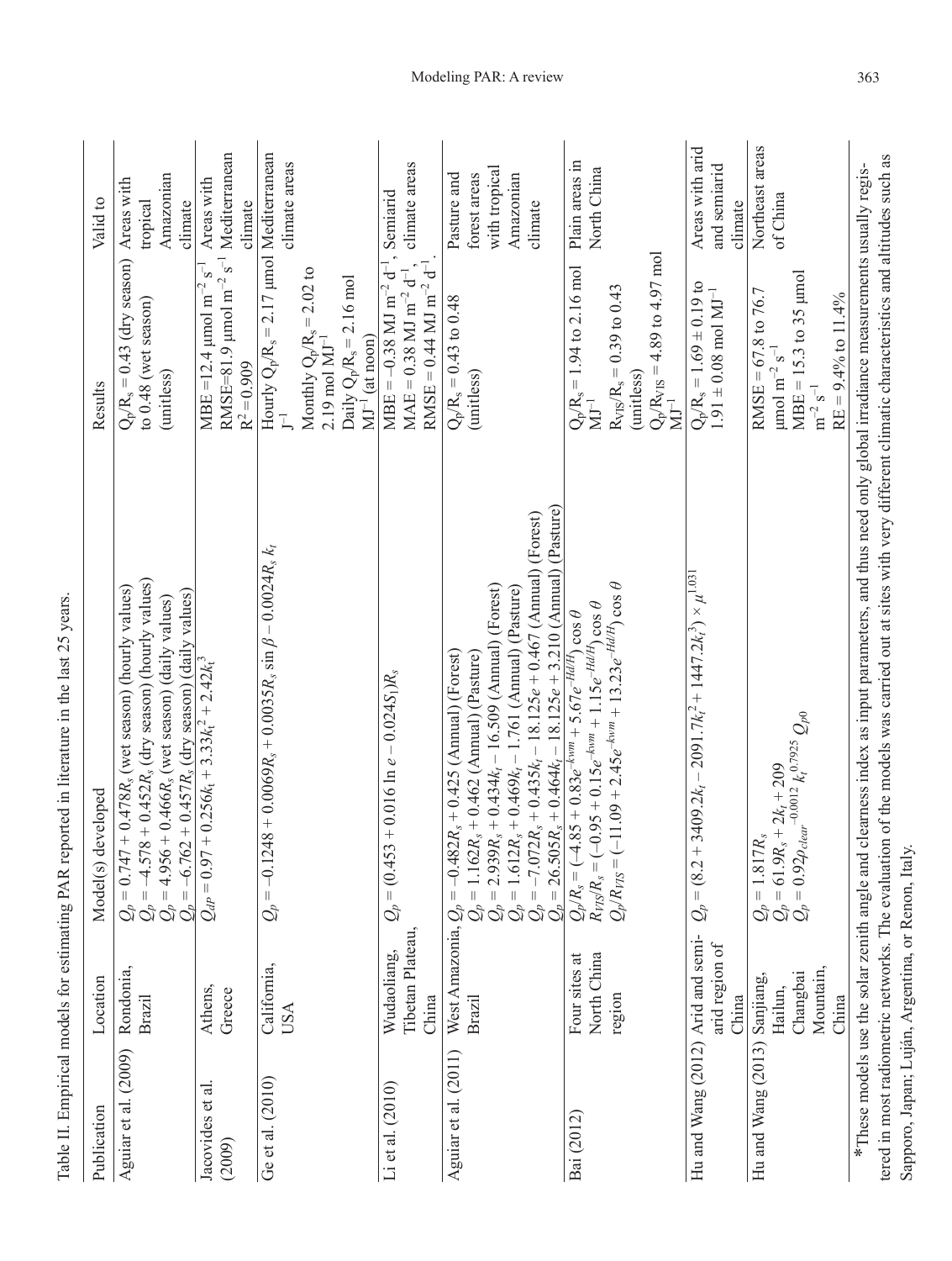| Publication                                                                                   | Location                                                    | Model(s) developed                                                                                                                                                                                                                                                                                                                                        | Results                                                                                                                                                                                             | Valid to                                                           |
|-----------------------------------------------------------------------------------------------|-------------------------------------------------------------|-----------------------------------------------------------------------------------------------------------------------------------------------------------------------------------------------------------------------------------------------------------------------------------------------------------------------------------------------------------|-----------------------------------------------------------------------------------------------------------------------------------------------------------------------------------------------------|--------------------------------------------------------------------|
| Janjai et al. (2013)                                                                          | Four monitoring $Q_p$ =<br>stations of<br>Thailand          | $0.854215Q_{ext}$ $E_0$ $\cos\theta$ $e^{-(0.180214.4OD + 0.483134O}$ $p$ m $(1 - 0.214929$ n)                                                                                                                                                                                                                                                            | (compared to observed<br>$RMSD = 14.3%$<br>$MBD = -5.8%$<br>values)                                                                                                                                 | tropical climate<br>Areas with                                     |
| Mizoguchi et al<br>(2013)                                                                     | Appi, Kawagoe,<br>Hitsujigaoka,<br>Fujiyoshida,<br>Japan    | $= -0.1255$ In $k_t$ – 0.02366Inm + 0.07268e + 1.873<br>$\mathcal{Q}_p$ R <sub>s</sub>                                                                                                                                                                                                                                                                    | RMSD $\leq$ 5.2% compared<br>Mean $Q_p = 579$ to 733<br>$\mu$ mol m <sup>-2</sup> s <sup>-1</sup><br>to observed values                                                                             | humid climate<br>temperate and<br>Areas with                       |
| Wang et al. (2013b)                                                                           | Wuhan, China                                                | $Q_{pd} = (6.21 + 684.9kt_D - 483.7kt_D^2 + 421.5kt_D^3) \times \mu_D^{1.045} \times L_D$<br>$(28.4 + 3130.2k_t - 2210.3k_t^2 + 1926.4k_t^3) \times \mu^{1.045}$<br>$\mathcal{Q}_p$ =                                                                                                                                                                     | ₽<br>$Q_p/R_s = 1.9$ mol MJ <sup>-1</sup><br>(annual mean value)<br>$Q_p = 22.39$ mol m <sup>-2</sup>                                                                                               | Areas with<br>monsoon<br>climate<br>humid                          |
| Wang et al. (2013c)                                                                           | Wuhan, China                                                | $Q_p/R_s = 0.444 - 0.054 \ln \Delta - 0.05 \ln \varepsilon + 0.029 \ln w - 0.1 \sin \beta$<br>$Q_p/R_s = 0.333 - 0.058 \ln k_t + 0.027 \sin \beta + 0.025 \ln w$<br>$Q_p/R_s = 0.567 - 0.625 k_t^2 - 0.659 k_t$<br>$Q_p/R_s = 0.454 - 0.052 \ln \Delta - 0.064 \ln \varepsilon + 0.072 \sin \beta$<br>$Q_p/R_s = 0.336 - 0.06 \ln k_t + 0.045 \sin \beta$ | $Q_p/R_s = 1.70$ to 2.01 mol<br>Hourly $Q_p/R_s = 1.78$ to<br>2.11 mol $MJ^{-1}$<br>$\bar{\rm M}^{-1}$                                                                                              | Areas with<br>monsoon<br>climate<br>humid                          |
| Kathilankal et al<br>(2014)                                                                   | of the Ameriflux $z = 1$<br>Seventeen sites<br>Network, USA | $0.2438 - 2.3335k_t + 0.7046RH + 0.4107\alpha - 1.9484 \sin \beta (k_t > 0.78)$<br>z = 2.01965.6485 $k_t$ 1.3469RH + 0.7309 + 0.3045 sin $\beta$ ( $k_t \le 0.78$ )<br>$Q_{dP} = 0.8637 + 1.2699k_t - 5.6676k_t^2 + 3.8088k_t^3$<br>$Q_{dP} = 1/1 + e^{-z}$                                                                                               | $RMSE = 30.59%$ (logistic Mainland<br>32.68% (cubic<br>(compared to observed<br>$\vert\vert$<br>RMSE-<br>values)<br>model)<br>model)                                                                | United States                                                      |
| Wang et al. (2014)                                                                            | Fukang, China                                               | $(36.48 + 2038.1k_t - 276.88k_t^2 - 495.56k_t^3) \times \mu^{1.031}$<br>$Q_p =$                                                                                                                                                                                                                                                                           | $0.016$ to $1.95 \pm 0.004$ mol<br>Daily $Q_p/R_s = 1.79 \pm$<br>$\rm{M}\rm{J}^{-1}$                                                                                                                | in Northwest<br>arid climate<br>continental<br>Areas with<br>China |
| Zhu et al. $(2014)$                                                                           | Sanya, China                                                | $(-1.14 + 2279.9k_t - 1006.5k_t^2 + 714.6k_t^3) \times \mu^{0.978}$<br>$(0.26 + 86.74k_t - 45.68k_t^2 + 37.24k_t^3) \times \mu_E^{1.376}$<br>$\begin{array}{l} \mathcal{Q}_p = \\ \mathcal{Q}_p = \end{array}$                                                                                                                                            | Monthly mean daily Q <sub>p</sub> /R <sub>s</sub> Areas with<br>Mean monthly $Q_p = 24.73$ monsoon<br>to 40.97 mol m <sup>-2</sup> d <sup>-1</sup> climate<br>$= 1.82$ to 2.03 mol MJ <sup>-1</sup> | tropical marine                                                    |
| Janjai et al. (2015)                                                                          | stations of<br>Thailand                                     | Four monitoring $Q_p/R_s = 1.7972 + 0.1447 \cos \theta + 0.0282w - 0.0427AOD - 0.3055O_z +$<br>0.0630n                                                                                                                                                                                                                                                    | RMSD = $7.3\%$ to $7.9\%$<br>$MBD = -4.5%$ to 3.5%<br>(compared to observed<br>values)                                                                                                              | tropical climate<br>Areas with                                     |
| Sapporo, Japan; Luján, Argentina, or Renon, Italy,<br>*These models use the solar zenith angl |                                                             | tered in most radiometric networks. The evaluation of the models was carried out at sites with very different climatic characteristics and altitudes such as<br>e and clearness index as input parameters, and thus need only global irradiance measurements usually regis-                                                                               |                                                                                                                                                                                                     |                                                                    |

Table II. Empirical models for estimating PAR reported in literature in the last 25 years. Table II. Empirical models for estimating PAR reported in literature in the last 25 years.

## 364 M. M. A. Noriega Gardea et al.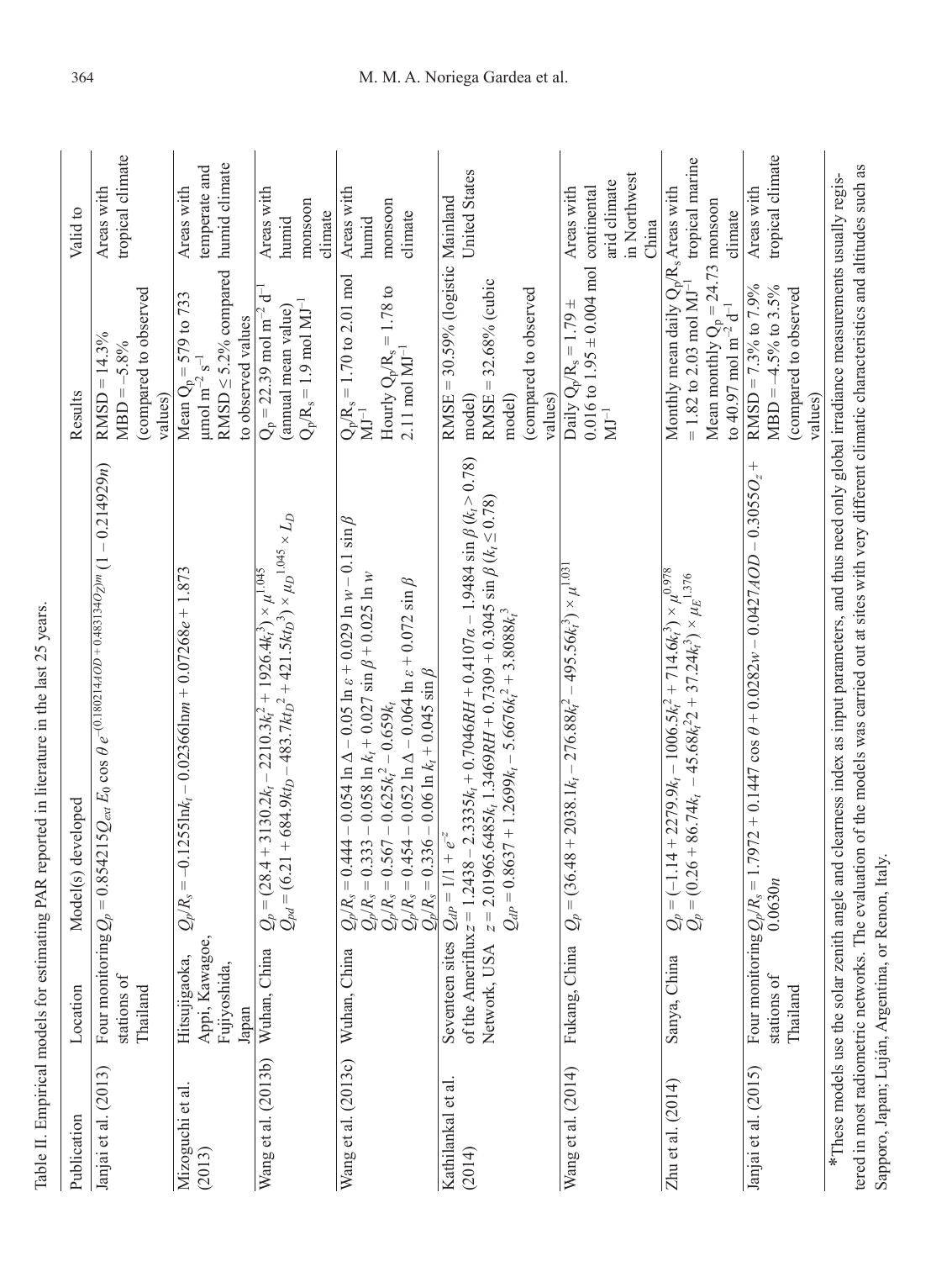| Publication                     | Location                                                 | Model(s) developed                                                                                                                                                                                                                                                                                                                                                                                           | Results                                                                                                                                                                                                                              | Valid to                                                             |
|---------------------------------|----------------------------------------------------------|--------------------------------------------------------------------------------------------------------------------------------------------------------------------------------------------------------------------------------------------------------------------------------------------------------------------------------------------------------------------------------------------------------------|--------------------------------------------------------------------------------------------------------------------------------------------------------------------------------------------------------------------------------------|----------------------------------------------------------------------|
| Peng et al. (2015)              | Lhasa, Tibetan<br>Plateau, China                         | $Q_p = (88.98 + 1486.1k_t + 1094.6k_t^2 - 846.33k_t^3) \times \mu^{1.027}$<br>$Q_{pd} = (16.587 - 15.909k_{tD} + 182.5k_{tD}^2 - 117.93k_{tD}^3) \times \mu_D 1.621 \times L_D$<br>$(88.98 + 1486.1k_t + 1094.6k_t^2 - 846.33k_t^3) \times \mu^{1.027}$                                                                                                                                                      | Annual mean $Q_p = 38.64$<br>$Q_p/R_s = 1.84$ mol MJ <sup>-1</sup><br>mol m $^{-2}$ d $^{-1}$                                                                                                                                        | Tibet Plateau                                                        |
| Tan and Ismail<br>(2015)        | University of<br>Singapore,<br>Singapore<br>National     | $-57.711k_t + 3.389$<br>$-3.281R_s$<br>$Q_p = 1.867 R_s$<br>$Q_p = 3.281 R_s -$<br>$Q_p = 0.021 L$                                                                                                                                                                                                                                                                                                           | $Q_p/R_s = 1.867$ mol $\overline{MJ^{-1}}$                                                                                                                                                                                           | urban climate in<br>Areas with<br>Singapore                          |
| Hu et al. $(2016b)$             | North China<br>Plain, China                              | $\frac{0.86\rho_{clear}}{0.84\varphi_{clear}}$ $k_t^{0.81}$ $Q_{p0}$<br>$Q_p =$                                                                                                                                                                                                                                                                                                                              | Annual mean $Q_p = 22.9$<br>Annual $Q_p/R_s = 1.8$ to<br>$1.95 \mu$ mol J <sup>-1</sup><br>mol m <sup>-2</sup> d <sup>-1</sup>                                                                                                       | the same type<br>(East Asian<br>Areas with<br>of weather<br>Monsoon) |
| Hu et al. $(2016a)$             | Lhasa, Haibei,<br>China                                  | $(73.5 + 2256.9$ kt + 1246.7kt2 – 1182.8kt3) × µ1.09<br>$Q_p = (73.5 + 2256.9kt + 1246.7kt2 - 1182.8kt3) \times \mu_1$ .0<br>$Q_{pd} = (2.1 - 2.4k_{tD} + 23.9k_{tD}D - 15.5k_{tD}) \times \mu_2$ <sup>1.13</sup> × $L_D$                                                                                                                                                                                    | $Q_p = 30.86$ mol m <sup>-2</sup> d <sup>-1</sup><br>$Q_p = 31.07$ mol m <sup>-2</sup> d <sup>-1</sup><br>(brightening period)<br>(dimming period)                                                                                   | Tibetan Plateau                                                      |
| Nwokolo et al.<br>(2016)        | Borno, Sokoto,<br>Lagos, FCT,<br>Rivers, Imo,<br>Nigeria | $k_{tp}$ = 2.3 – 2.209(RH/100) (Port Harcourt) (All conditions)<br>$k_{tp}$ =0.790 – 0.247(RH/100) (Maiduguri) (All conditions)<br>$k_{tp}$ =0.779 – 0.141(RH/100) (Sokoto) (All conditions)<br>$k_p = 1.484 - 1.167(RH/100)$ (Owerri) (All conditions)<br>$k_{tp} = 0.866 - 0.369 (RH1 00)$ (Abuja) (All conditions)<br>$k_{tp} = 1.651 - 1.364 (RH/100)$ (Ikeja) (All conditions)<br>$Q_{p0} = 0.4 R_{s0}$ | 6.82 to 10.11 MJ m <sup>-2</sup> $d^{-1}$<br>Annual averages of $Q_p =$<br>6.05 to 10.44 MJ m <sup>-2</sup> d <sup>-1</sup><br>7.91 to 9.65 MJ m <sup>-2</sup> d <sup>-1</sup><br>(all conditions)<br>(rainy season)<br>(dry season) | tropical climate<br>Areas with                                       |
| Trisolino et al<br>(2016, 2018) | Lampedusa,<br>Italy                                      | $96.09M_1 + 2.3M_2 - 28.94M_3 + 271.5M_4$<br>$Q_p =$                                                                                                                                                                                                                                                                                                                                                         | $RMSD = 7.785$ to 11.213<br>$\mathrm{W}\times\mathrm{m}^{-2}$                                                                                                                                                                        | Valid only at<br>the place of<br>study                               |
| Foyo-Moreno<br>et al. $(2017)$  | Granada, Spain                                           | $2681k$ <sub>r</sub> cos $\theta$<br>Ш<br>$\mathcal{Q}_p$                                                                                                                                                                                                                                                                                                                                                    | RMSE < $6\%$ (compared to<br>observed values)<br>MBE<1%                                                                                                                                                                              | ₩                                                                    |
| Foyo-Moreno<br>et al. (2018)    | Almería, Spain<br>Renon, Italy<br>Granada,               | 2681 $\cos \theta R_d/R_{so}$<br>$Q_p =$                                                                                                                                                                                                                                                                                                                                                                     | $Q_p/R_s = 1.86$ to 2.48 µmol $J^{-1}$                                                                                                                                                                                               | ⋇                                                                    |
| Vindel et al.<br>(2018)         | Spain                                                    | $Q_p = 0.405R_s + 4.119$ (Annual) (Green model)<br>$Q_p = 0.4R_s + 5.285$ (Annual) (Yellow model)                                                                                                                                                                                                                                                                                                            | $Q_p/R_s = 0.43$ to 0.44<br>(unitless)                                                                                                                                                                                               | Mediterranean<br>oceanic and<br>Areas with<br>climate                |
|                                 |                                                          | tered in most radiometric networks. The evaluation of the models was carried out at sites with very different climatic characteristics and altitudes such as<br>*These models use the solar zenith angle and clearness index as input parameters, and thus need only global irradiance measurements usually regis-                                                                                           |                                                                                                                                                                                                                                      |                                                                      |

Sapporo, Japan; Luján, Argentina, or Renon, Italy.

Sapporo, Japan; Luján, Argentina, or Renon, Italy.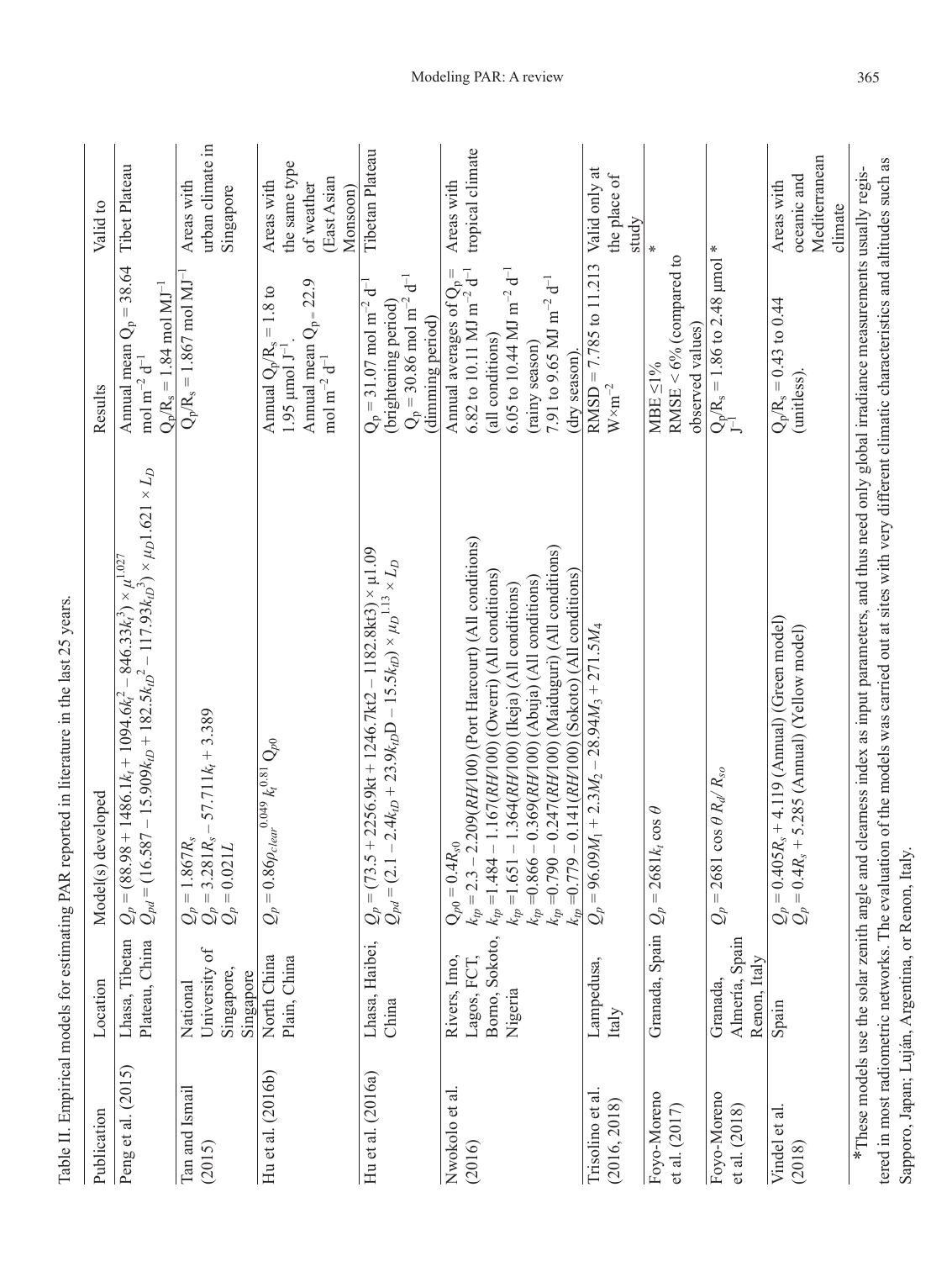| Publication                | Location                                 | Technique used                                                                                                                                                                   | Results                                                                                                                 | Valid to                                            |
|----------------------------|------------------------------------------|----------------------------------------------------------------------------------------------------------------------------------------------------------------------------------|-------------------------------------------------------------------------------------------------------------------------|-----------------------------------------------------|
| Salim et al.<br>(2014)     | Dehradun, India                          | The PAR computation was<br>carried out using inputs from<br>MODIS derived products and<br>Microtops II sunphotometer<br>data                                                     | Mean $Q_p$ calculated with<br>Microtops II = 304 W m <sup>-2</sup><br>Mean $Q_p$ calculated with<br>$MODIS = 305 W m-2$ | Dehradun and<br>surrounding area,<br>India          |
| Akitsu et al.<br>(2015)    | Tsukuba, Japan                           | A PAR measurement system<br>is developed. The atmospheric<br>radiative transfer code Rstar6b<br>is used for the simulation of<br>radiation                                       | $Q_p/R_s = 0.40$ to 0.47<br>(unitless)                                                                                  | Tsukuba, Japan                                      |
| Jacovides et al.<br>(2015) | Athalassa,<br>Cyprus                     | A multiple layer perceptron<br>(MLP) artificial network was<br>used for the estimation of PAR,<br>it used global solar radiation<br>and relative humidity as input<br>parameters | Daily $Q_p = 36.30$ to 38.7<br>mol $m^{-2}d^{-1}$                                                                       | Areas with<br>Mediterranean<br>climate              |
| Yu and Guo<br>(2015)       | Falls, USA                               | Bondville, Sioux A three-layer multiple layers<br>perceptron (MLP) artificial<br>network was used for the<br>estimation of PAR and the $Q_p$ /<br>$R_s$ ratio                    | $Q_p/R_s = 0.422$ (Bondville)<br>$Q_p/R_s = 0.438$ (Sioux Falls)                                                        | Rural and pasture<br>areas in the<br>midwestern USA |
| Niu et al. (2018) Sixteen  | meteorological<br>stations over<br>China | Two adaptive network-based<br>fuzzy inference system<br>(ANFIS) PAR models<br>were developed with data<br>from measurements of<br>meteorological parameters as<br>input data     | Daily $Q_p = 20.03$ to 36.29<br>mol $m^{-2}d^{-1}$                                                                      | Mainland, China                                     |

Table III. PAR estimation methods that cannot be reproduced or presented in a simple analytical way.



Fig. 1. (a) Example of the  $Q_p/R_s$  ratio versus  $k_t$  (extracted from Alados et al., 1996). (b) Example of monthly mean behavior of the  $Q_p/R_s$  (extracted from Akitsu et al., 2015).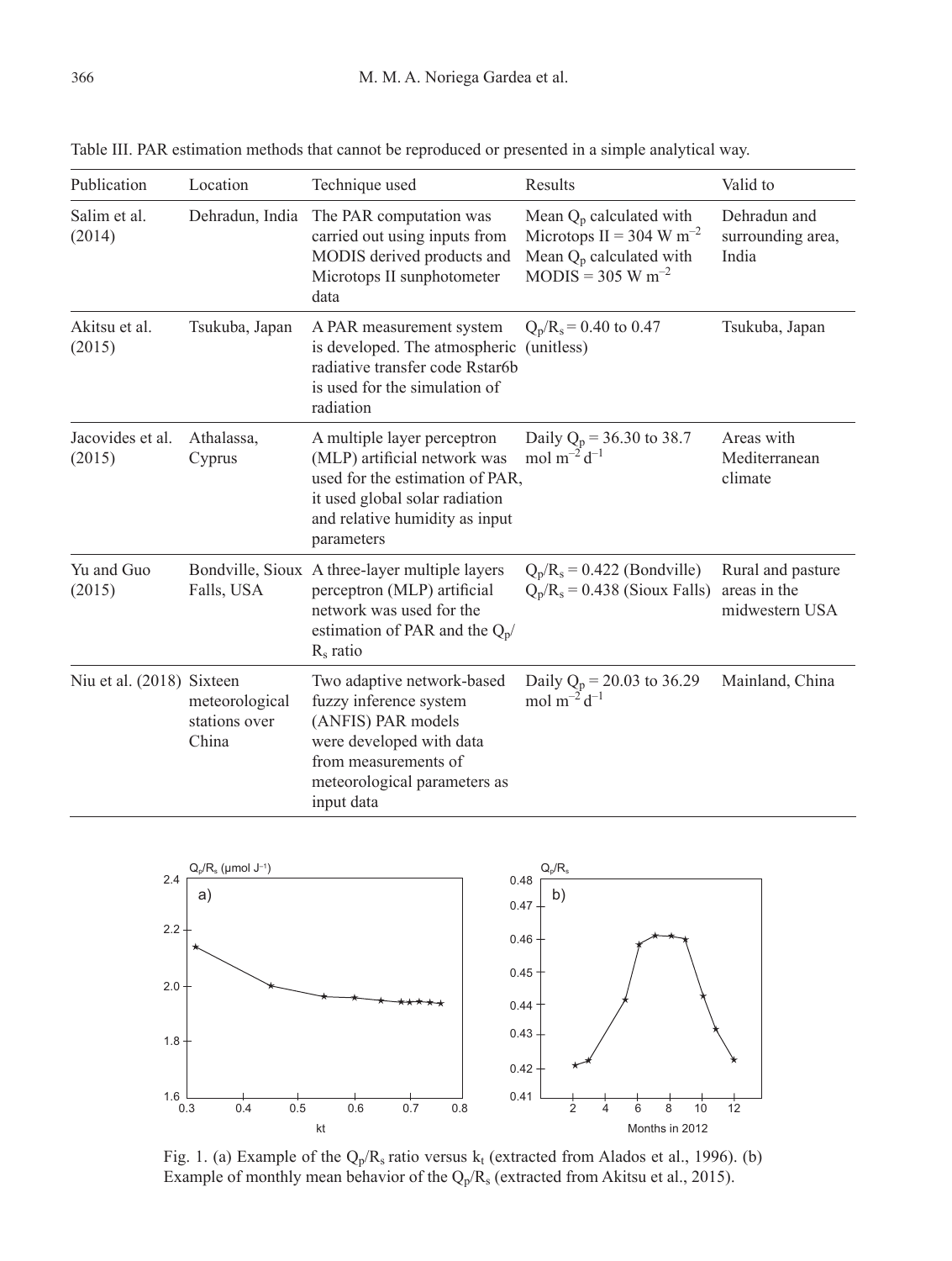| Publication               | $Q_p/R_s$ ratio                       |
|---------------------------|---------------------------------------|
| Jacovides et al. (2003)   | $0.451$ to $0.456$                    |
| Aguiar et al. (2009)      | $0.43$ to $0.48$                      |
| Akitsu et al. (2015)      | $0.40 \text{ to } 0.47$               |
| Hu et al. (2007)          | 1.78 to 1.89 µmol $J^{-1}$            |
| Hu et al. (2016)          | 1.8 to 1.95 $\mu$ mol J <sup>-1</sup> |
| Foyo-Moreno et al. (2018) | 1.86 to 2.48 µmol $J^{-1}$            |

Table IV. Comparison between some of the results obtained in the analyzed works. The complete results are shown in Tables II and III.

Thus, for a model to be reliable in estimating PAR, it must consider at least these two parameters. In order to achieve better precision, other parameters that affect the behavior of PAR such as dewpoint temperature and water vapor pressure must be included in the estimation model.

The models developed by Foyo-Moreno et al. (2017, 2018) depend only on the solar zenith angle and the clearness index, which are parameters regularly observed in meteorological stations, so its use is recommended anywhere where these parameters are observed in local stations. These models also have the advantage of being validated in sites that belong to both hemispheres with different climatic characteristics from the place used for their development.

Regarding specific climates, the models developed by Aguiar et al. (2011) can be used in areas with tropical climate since they use few parameters to estimate  $Q_p$ . In sites with temperate climates similar to central China, the models developed by Wang et al. (2013b, c) can be used to estimate  $Q_p$ . These models use parameters accessible at any meteorological station. The model developed by Hu and Wang (2012) uses only the cosine of the zenith solar angle and the clearness index, so it can be used in regions with arid and semi-arid climates. In general, the use of estimation models that use easily observable parameters at meteorological stations is recommended.

The estimation models are designed to work optimally at the study places because they are developed with local information, but they can be transferred to places with similar climatic conditions. Despite being able to be used at different places from the

original sites of development, it is always recommendable to use local meteorological information develop new estimation models that are valid for the place of study.

#### **References**

- Aguiar LJG, da Costa JMN, Aguiar RG, Fischer GR. 2009. Estimates and measurements of photosynthetically active radiation and global solar irradiance in Rondonia. AIP Conference Proceedings 1100: 435-438. https:// doi.org/10.1063/1.3117013
- Aguiar LJG, Fischer GR, Ladle RJ, Malhado ACM, Justino FB, Aguiar RG, da Costa JMN. 2011. Modelling the photosynthetically active radiation in South West Amazonia under all sky conditions. Theoretical and Applied Climatology 108: 631-640. https://doi.org/10.1007/ s00704-012-0625-y
- Akitsu T, Kume A, Hirose Y, Ijima O, Nasahara K. 2015. On the stability of radiometric ratios of photosynthetically active radiation to global solar radiation in Tsukuba, Japan. Agricultural and Forest Meteorology 209-210: 59-68. https://doi.org/10.1016/j. agrformet.2015.04.026
- Alados I, Foyo-Moreno I, Alados-Arboledas L. 1996. Photosynthetically active radiation: Measurements and modelling. Agricultural and Forest Meteorology 78: 121-131. https://doi.org/10.1016/0168- 1923(95)02245-7
- Alados I, Alados-Arboledas L. 1999. Validation of an empirical model for photosynthetically active radiation. International Journal of Climatology 19: 1145-1152. https://doi.org/10.1002/(SICI)1097- 0088(199908)19:10<1145::AID-JOC428>3.0.CO;2-3
- Bai J. 2012. Observations and estimations of PAR and solar visible radiation in North China. Journal of Atmospheric Chemistry 69: 231-252. https://doi.org/10.1007/ s10874-012-9239-0
- Foyo-Moreno I, Alados I, Alados-Arboledas L. 2017. A new conventional regression model to estimate hourly photosynthetic photon flux density under all sky conditions. International Journal of Climatology 37: 1067-1075. https://doi.org/10.1002/joc.5063
- Foyo-Moreno I, Alados I, Alados-Arboledas L. 2018. A new empirical model to estimate hourly diffuse photosynthetic photon flux density. Atmospheric Research 203: 189-196. https://doi.org/10.1016/j. atmosres.2017.12.012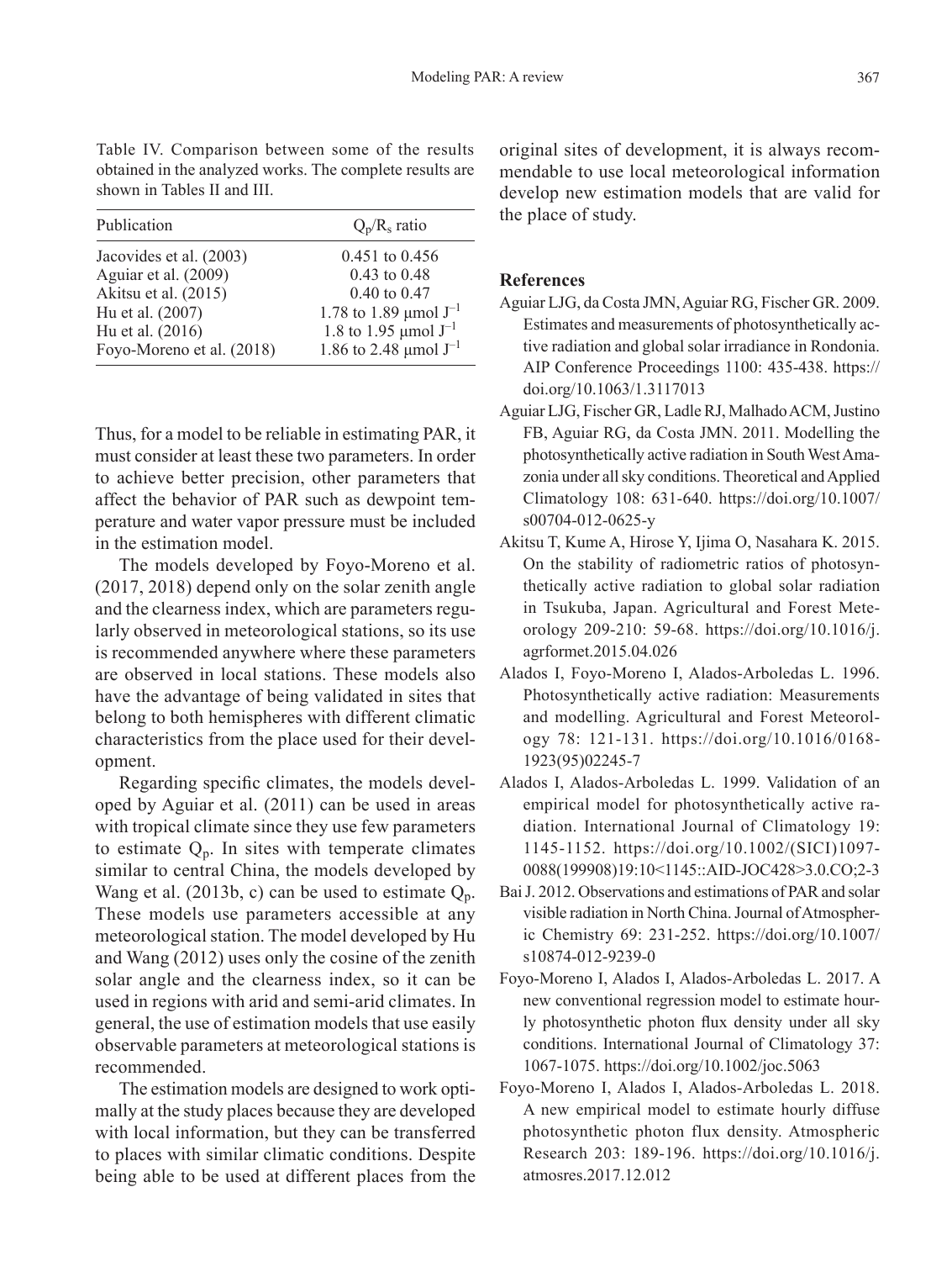- Ge S, Smith RG, Jacovides CP, Kramer MG, Carruthers RI. 2010. Dynamics of photosynthetic photon flux density (PPFD) and estimates in coastal northern California. Theoretical and Applied Climatology 105: 107-118. https://doi.org/10.1007/s00704-010-0368-6
- Gulyaev BI. 1963. Measurement of photosynthetically active radiation. Fiziol Rast 10: 513-524.
- Grant RH, Slusser JR. 2004. Estimation of photosynthetic photon flux density from 368-nm spectral irradiance. Journal of Atmospheric and Oceanic Technology 21: 481-487. https://doi.org/10.1175/1520-0426(2004)02 1<0481:EOPPFD>2.0.CO;2
- Hu B, Wang Y, Liu G. 2007. Measurements and estimations of photosynthetically active radiation in Beijing. Atmospheric Research 85: 361-371. https://doi. org/10.1016/j.atmosres.2007.02.005
- Hu B, Wang Y. 2012. The climatological characteristics of photosynthetically active radiation in arid and semi-arid regions of China. Journal of Atmospheric Chemistry 69: 175-186. https://doi.org/10.1007/s10874-012-9235-4
- Hu B, Wang Y. 2013. Comparison of multi-empirical estimation models of photosynthetically active radiation under all sky conditions in Northeast China. Theoretical and Applied Climatology 116: 119-129. https://doi. org/10.1007/s00704-013-0941-x
- Hu B, Liu H, Wang Y. 2016a. Investigation of the variability of photosynthetically active radiation in the Tibetan Plateau, China. Renewable and Sustainable Energy Reviews 55: 240-248. https://doi.org/10.1016/j. rser.2015.10.155
- Hu B, Yu Y, Liu Z, Wang Y. 2016b. Analysis of photosynthetically active radiation and applied parameterization model for estimating of PAR in the North China Plain. Journal of Atmospheric Chemistry 73: 345-362. https:// doi.org/10.1007/s10874-016-9330-z
- Jacovides CP, Tymvios FS, Asimakopoulos DN, Theofilou KM, Pashiardes S. 2003. Global photosynthetically active radiation and its relationship with global solar radiation in the Eastern Mediterranean basin. Theoretical and Applied Climatology 74: 227-233. https://doi. org/10.1007/s00704-002-0685-5
- Jacovides CP, Timvios FS, Papaioannou G, Asimakoupoulos DN, Theofilou CM. 2004. Ratio of PAR to broadband solar radiation measured in Cyprus. Agricultural and Forest Meteorology 121: 135-140. https://doi. org/10.1016/j.agrformet.2003.10.001
- Jacovides CP, Boland J, Asimakoupoulos DN, Kaltsounides SA. 2009. Comparing diffuse radiation models

with one predictor for partitioning incident PAR radiation into its diffuse component in the eastern Mediterranean basin. Renewable Energy 35: 1820-1827. https://doi.org/10.1016/j.renene.2009.11.015

- Jacovides CP, Tymvios FS, Boland J, Tsitouri M. 2015. Artificial neural network models for estimating daily solar global UV, PAR and broadband radiant fluxes in an eastern Mediterranean site. Atmospheric Research 152: 138-145. https://doi.org/10.1016/j.atmosres.2013.11.004
- Janjai S, Sripradit A, Wattan R, Buntoung S, Pattarapanitchai S, Masiri I. 2013. A simple semi-empirical model for the estimation of photosynthetically active radiation from satellite data in the tropics. International Journal of Photoenergy 2013: 1-6. https://doi. org/10.1155/2013/857072
- Janjai S, Wattan R, Sripradit A. 2015. Modelling the ratio of photosynthetically active radiation to broadband global solar radiation using ground and satellite-based data in the tropics. Advances in Space Research 56: 2356-2364. https://doi.org/10.1016/j.asr.2015.09.020
- Kathilankal JC, O'Halloran TL, Schmidt A, Hanson CV, Law BE. 2014. Development of a semi-parametric PAR (photosynthetically active radiation) partitioning model for the United States, version 1.0. Geoscientific Model Development 7: 2477-2484. https://doi.org/10.5194/ gmd-7-2477-2014
- Li R, Zhao L, Ding Y, Wang S, Ji G, Xiao Y, Liu G, Sun L. 2010. Monthly ratios of PAR to global solar radiation measured at northern Tibetan Plateau, China. Solar Energy 84: 964-973. https://doi.org/10.1016/j. solener.2010.03.005
- McCree KJ. 1966. A solarimeter for measuring photosynthetically active radiation. Agricultural Meteorology 3: 353-366. https://doi.org/10.1016/0002- 1571(66)90017-3
- McCree KJ. 1971. The action spectrum, absorptance and quantum yield of photosynthesis in crop plants. Agricultural Meteorology 9: 191-216. https://doi. org/10.1016/0002-1571(71)90022-7
- McCree KJ. 1972a. Significance of enhancement for calculations based on the action spectrum for photosynthesis. Plant Physiology 49: 704-706. https://doi. org/10.1104/pp.49.5.704
- McCree KJ. 1972b. Test of current definitions of photosynthetically active radiation against leaf photosynthesis data. Agricultural Meteorology 10: 443-453. https:// doi.org/10.1016/0002-1571(72)90045-3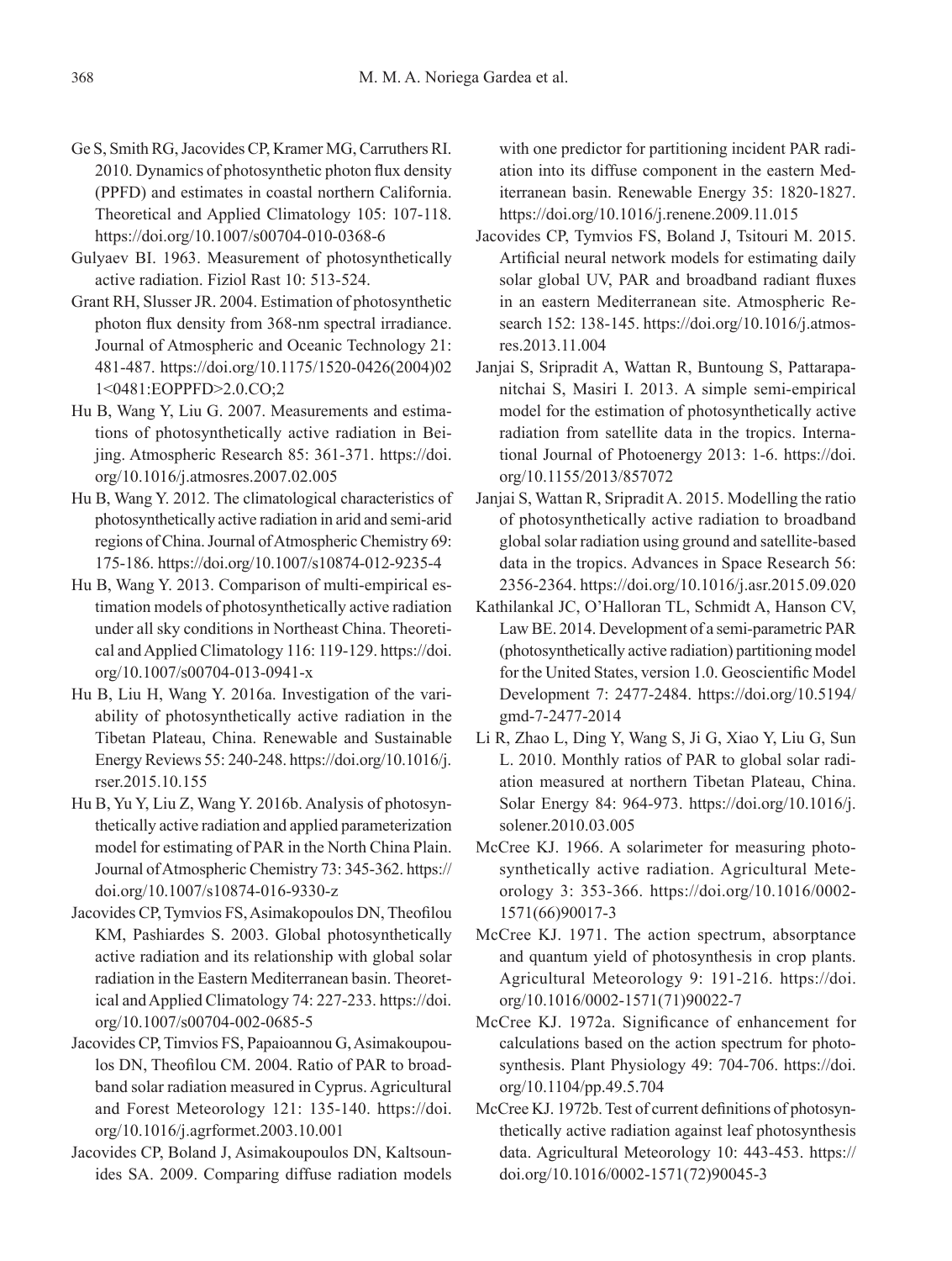- McCree KJ. 1981. Photosynthetically active radiation. In: Physiological plant ecology I. Encyclopedia of plant physiology (new series) (Lange OL, Nobel PS, Osmond CB, Ziegler H, Eds.). Springer, Berlin, 41-55. https://doi.org/10.1007/978-3-642-68090-8\_3
- Mizoguchi Y, Yasuda Y, Ohtani Y, Watanabe T, Kominami Y, Yamanoi K. 2013. A practical model to estimate photosynthetically active radiation using general meteorological elements in a temperate humid area and comparison among models. Theoretical and Applied Climatology 115: 583-589. https://doi.org/10.1007/ s00704-013-0912-2
- Moon P. 1940. Proposed standard solar radiation curves for engineering use. Journal of the Franklin Institute 230: 583-617. https://doi.org/10.1016/S0016- 0032(40)90364-7
- Nichiporovich AA. 1960. Conference on measurement of visible radiation in plant physiology, agrometeorology and ecology. Fiziol Rast 7: 744-747.
- Niu Z, Wang L, Niu Y, Hu B, Zhang M, Qin W. 2018. Spatiotemporal variations of photosynthetically active radiation and the influencing factors in China from 1961 to 2016. Theoretical and Applied Climatology 137: 2049-2067. https://doi.org/10.1007/s00704-018-2727-7
- Nwokolo SC, Ogbulezie JC, Toge CK, John-Jaja SA. 2016. Modelling the influence of relative humidity on photosynthetically active radiation from global horizontal irradiation in six tropical ecological zones in Nigeria. New York Science Journal 9: 40-55. https:// doi.org/10.7537/marsnys091116.07
- Peng S, Du Q, Lin A, Hu B, Xiao K, Xi Y. 2015. Observation and estimation of photosynthetically active radiation in Lhasa (Tibetan Plateau). Advances in Space Research 55: 1604-1612. https://doi.org/10.1016/j. asr.2015.01.002
- Pérez R, Ineichen P, Seals R, Michalsky JJ, Stewart R. 1990. Modelling daylight availability and irradiance components from direct and global irradiance. Solar Energy 44: 271-289. https://doi.org/10.1016/0038- 092X(90)90055-H
- Salim M, Mishra AK, Kant Y. 2014. Estimation of IPAR and direct forcing of aerosol over Dehradun and surrounding Area (India) using MODIS derived atmospheric products: A case study. Journal of the Indian Society of Remote Sensing 43: 181-187. https://doi. org/10.1007/s12524-014-0383-7
- Tan PY, Ismail MRB. 2015. Photosynthetically active radiation and comparison of methods for its estimation

in equatorial Singapore. Theoretical and Applied Climatology 123: 873-883. https://doi.org/10.1007/ s00704-015-1399-9

- Trisolino P, Di Sarra A, Meloni D, Pace G. 2016. Determination of global and diffuse photosynthetically active radiation from a multifilter shadowband radiometer. Applied Optics 55: 8280-8286. https://doi.org/10.1364/ AO.55.008280
- Trisolino P, di Sarra A, Anello F, Bommarito C, Di Iorio T, Meloni D, Monteleone F, Pace G, Piacentino S, Sferlazzo D. 2018. A long-term time series of global and diffuse photosynthetically active radiation in the Mediterranean: Interannual variability and cloud effects. Atmospheric Chemistry and Physics 18: 7985- 8000. https://doi.org/10.5194/acp-18-7985-2018
- Tsubo M, Walker S. 2005. Relationships between diffuse and global solar radiation in southern Africa. Theoretical and Applied Meteorology 80: 17-25. https://doi. org/10.1007/s00704-004-0080-5
- Vindel JM, Valenzuela RX, Navarro AA, Zarzalejo LF, Paz-Gallardo A, Souto JA, Méndez-Gómez R, Cartelle D, Casares JJ. 2018. Modelling photosynthetically active radiation from satellite-derived estimations over mainland Spain. Remote Sensing 10: 849-862. https:// doi.org/10.3390/rs10060849
- Wang L, Gong W, Lin A, Hu B. 2013a. Analysis of photosynthetically active radiation under various sky conditions in Wuhan, Central China. International Journal of Biometeorology 58: 1711-1720. https://doi. org/10.1007/s00484-013-0775-3
- Wang L, Gong W, Ma Y, Hu B, Zhang M. 2013b. Photosynthetically active radiation and its relationship with global solar radiation in Central China. International Journal of Biometeorology 58: 1265-1277. https://doi. org/10.1007/s00484-013-0690-7
- Wang L, Gong W, Li Ch, Lin A, Hu B, Ma Y. 2013c. Measurement and estimation of photosynthetically active radiation from 1961 to 2011 in Central China. Applied Energy 111: 101-1017. https://doi.org/10.1016/j.apenergy.2013.07.001
- Wang L, Gong W, Hu B, Zhu Z. 2014. Analysis of photosynthetically active radiation in Northwest China from observation and estimation. International Journal of Biometeorology 59:193-204. https://doi.org/10.1007/ s00484-014-0835-3
- Xia X, Li Z, Wang P, Cribb M, Chen H, Zhao Y. 2008. Analysis of photosynthetic photon flux density and its parameterization in Northern China. Agricultural